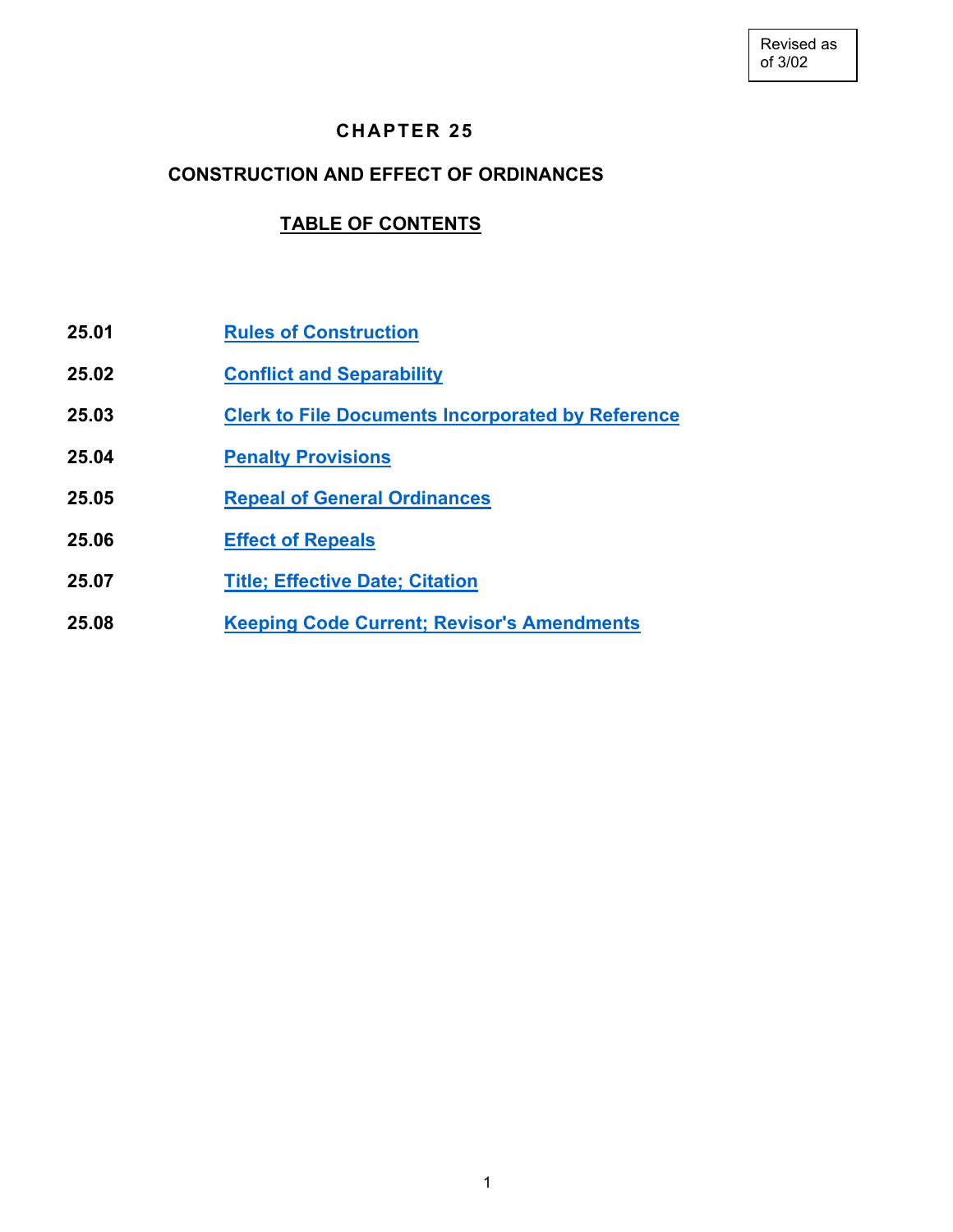<span id="page-1-0"></span>**25.01 RULES OF CONSTRUCTION.** In the construction of this Municipal Code, the following rules shall be observed unless such construction would be inconsistent with the manifest intent of the ordinance:

- (1) **WISCONSIN STATUTES.** All reference to "Wisconsin Statutes" or "Wis. Stats." means the **1985- 86 Wisconsin Statutes and includes the 1987-89 biennial session.**
- (2) **GENDER, SINGULAR AND PLURAL.** Every word in this Code imparting the masculine gender may extend and be applied to females as well as males, and every word imparting the singular number only may extend and be applied to several persons or thing as well as to one person or thing; provided these rules of construction shall not be applied to any provision which contains any express language excluding such construction or when the subject matter or context of such provision may be repugnant thereto.
- (3) **PERSON**. The word "person" extends and applies to natural persons, firms, corporations, associations, partnerships or other bodies politic and to all entities capable of being sued, unless plainly inapplicable.
- (4) **"MAY AND SHALL"**. "Shall" is mandatory, "May" is permissive.
- (5) **ACTS OF AGENTS**. When a provision requires an act to be done which may by law as well be done by an agent as by the principal, such requirement shall be construed to include all such acts when done by an authorized agent.
- (6) **VERBS**. The use of any verb in the present tense shall not preclude the interpretation of the verb in the future tense where appropriate.

# <span id="page-1-1"></span>**25.02 CONFLICT AND SEPARABILITY.**

- (1) **CONFLICT OF PROVISIONS.** If the provisions of the different chapters of this Code conflict with or contravene each other, the provisions of each chapter shall prevail as to all matters and questions arising out of the subject matter of such chapter.
- (2) **SEPARABILITY OF CODE PROVISIONS.** If any section, subsection, sentence, clause or phrase of the Code is for any reason held to be invalid or unconstitutional by reason of a decision of any court of competent jurisdiction, such decision shall not affect the validity of any other section, subsection, sentence, clause or phrase or portion thereof.

<span id="page-1-2"></span>The Board hereby declares that it would have passed this Code and each section, subsection, sentence, clause, phrase or portion thereof irrespective of the fact that any one or more sections, subsections, sentences, clauses, phrases or portions may be declared invalid or unconstitutional.

# **25.03 CLERK TO FILE DOCUMENTS INCORPORATED BY REFERENCE.**

Whenever in this Code any standard, code, rule, regulation or other written or printed matter is adopted by reference, it shall be deemed incorporated in this Code as if fully set forth herein and the Clerk shall file, deposit and keep in his office a copy of the code, standard, rule, regulation or other written or printed matter as adopted. Materials so filed, deposited and kept shall be public records open for examination with proper care by any person during the Clerk's office hours, subject to such orders or regulations which the Clerk may prescribe for their preservation.

### **25.04 PENALTY PROVISIONS.**

<span id="page-1-3"></span>(1) **GENERAL PENALTY.** Except as otherwise provided, any person who shall violate any of the provisions of this Code shall, upon conviction of such violation, be subject to a penalty, which shall be as follows: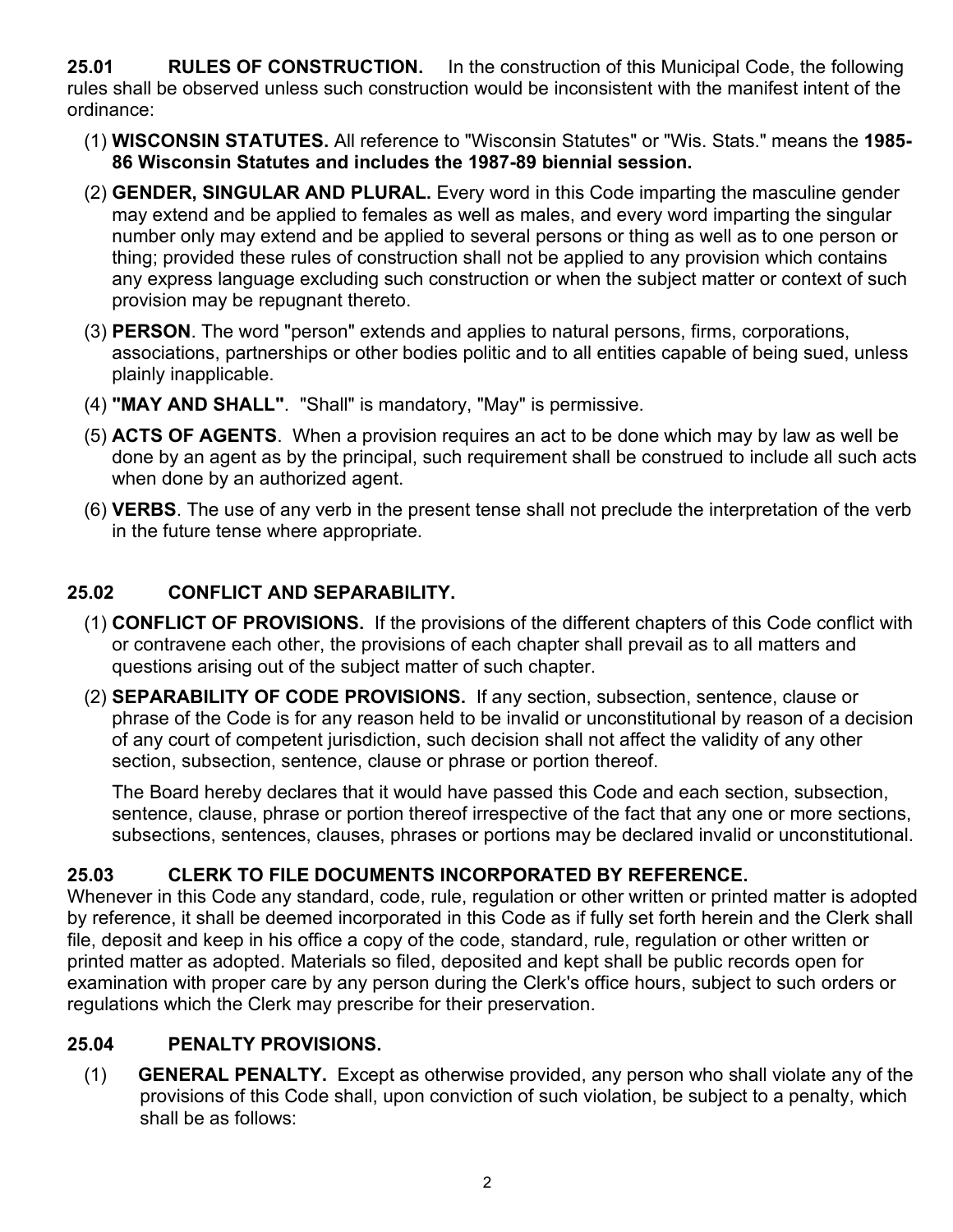- a. **FIRST OFFENSE.** Any person who shall violate any provision of this Code shall, upon conviction thereof, forfeit not less than \$5 nor more than \$500, together with the costs of prosecution, and in default of payment of such forfeiture and costs of prosecution shall be imprisoned in the County jail until such forfeiture and costs are paid, but not exceeding 90 days.
- b. **SECOND OFFENSE.** Any person found guilty of violating any ordinance or part of an ordinance of this Code who has previously been convicted of a violation of the same ordinance within one year shall, upon conviction thereof, forfeit not less than \$50 nor more than \$500 for each such offense, together with the costs of prosecution, and in default of payment of such forfeiture and costs shall be imprisoned in the County jail until such forfeiture and costs are paid, but not exceeding 6 months.
- c. **INSUFFICIENT FUNDS***.* For checks that are presented to the Village in payment but are returned by the bank for insufficient funds, the penalty amount shall be \$25.00 per incident, plus any applicable bank or associated collection charges. 8/14/00
- d. **CODE VIOLATIONS TO AFFECT VILLAGE PERMITS**. Any person violating provisions of the Village Codes, including non-payment or late payment of property or personal property taxes, may be denied permits or contracts for which they have applied until the violation is corrected. Such permits or contracts may include but not be limited to building, sign, or land disturbance permits, slip or mooring contracts, and service vendor contracts. 8/14/00
- (2) **CONTINUED VIOLATIONS.** Each violation and each day a violation continues or occurs shall constitute a separate offense. Nothing in this Code shall preclude the Village from maintaining any appropriate action to prevent or remove a violation of any provision of this Code.
- (3) **EXECUTION AGAINST DEFENDANT'S PROPERTY.** Whenever any person fails to pay any forfeiture and costs of prosecution upon the order of any court for violation of any ordinance of the Village, the court may, in lieu of ordering imprisonment of the defendant, or after the defendant has been released from custody, issue an execution against the property of the defendant for such forfeiture and costs.

# (4) **CITATION METHOD OF ENFORCEMENT.**

- a. **STATUTORY AUTHORIZATION.** Pursuant to **66.119, Wis. Stats.,** if the Village elects to use the citation method of enforcement of ordinances including those for which a statutory counterpart exists, and (see chapter 16) is hereby incorporated and made a part of this section.
- b. **CONTENTS OF CITATION.** The citation shall contain the following:
	- 1. Name and address of the alleged violator.
	- 2. Factual allegations describing the alleged violation.
	- 3. Time and place of the offense.
	- 4. Number and section of the ordinance violated.
	- 5. A designation of the offense in such a manner as can readily be understood by a person making a reasonable effort to do so.
	- 6. Time and date in which the violator may appear in court.
	- 7. A statement which informs the violator:
		- a. That a cash deposit based on the established schedule may be delivered or mailed to the Clerk of Circuit Court prior to the time of the scheduled court appearance.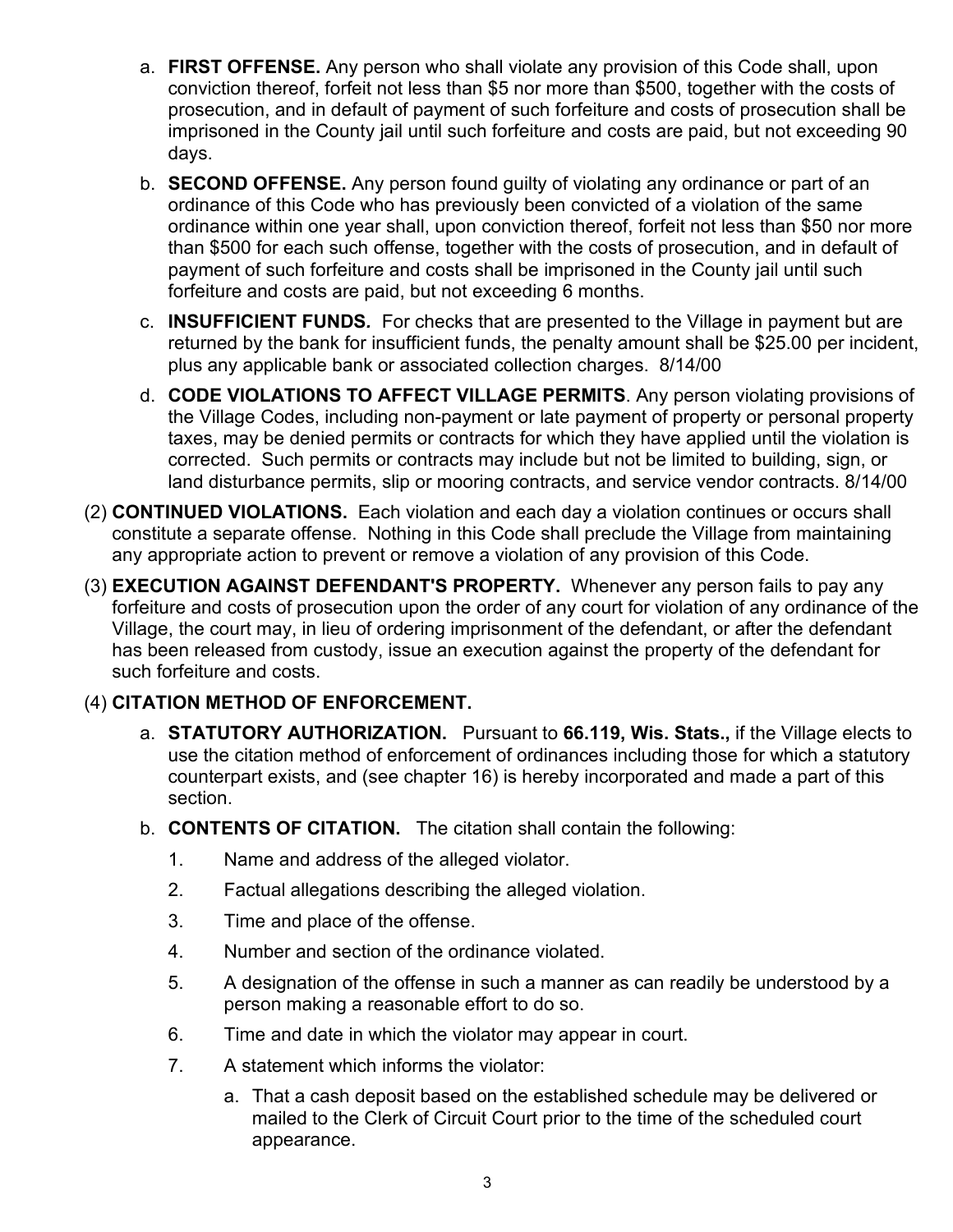- b. That if a deposit is made no appearance in court is necessary unless he is subsequently summoned.
- c. That if a cash deposit is made and the alleged violator does not appear in court at the specified time, an action may be commenced to collect the forfeiture.
- d. A direction that if the alleged violator elects to make a cash deposit, the statement which accompanies the citation shall be signed to indicate that the required statement has been read. Such statement shall be sent or brought with the cash deposit.
- 8. Deposits shall be made in cash, money order or certified check to the clerk of court who shall provide a receipt therefor.
- <span id="page-3-0"></span>c. **ISSUANCE OF CITATIONS.** Any peace officer employed by the Village may issue citations authorized under this section.

**25.05 REPEAL OF GENERAL ORDINANCES.** All ordinances heretofore adopted by the Village Board are hereby repealed, except all ordinances or parts of ordinances relating to the following subjects and not conflicting with any of the provisions of this Code.

- (1) The issuance of corporate bonds and notes of the Village of whatever name or description.
- (2) The establishment of grades, curb lines and widths of sidewalks in the public streets and alleys.
- (3) The fixing of salaries of public officials and employees.
- (4) Rights, licenses or franchises or the creation of any contract with the Village.
- (5) The lighting of streets and alleys.
- (6) The annexation of territory to the Village.
- (7) The naming and changing of names of streets, alleys, public grounds and parks.
- (8) The letting of contracts without bids.
- (9) The establishment of wards, ward boundaries and election precincts.
- (10) Tax and special assessment levies.
- (11) Release of persons, firms or corporations from liability.
- (12) Construction of public works.
- (13) Water, sewer and electric rates, rules and regulations and sewer and water main construction.
- <span id="page-3-1"></span>(14) Budget ordinances, resolutions and actions.

**25.06 EFFECT OF REPEALS.** The repeal or amendment of any section or provision of this Code or of any other ordinance or resolution of the Board shall not:

- (1) By implication be deemed to revive any ordinance not in force or existing at the time such repeal or amendment takes affect.
- (2) Affect any vested right, privilege, obligation or liability acquired, accrued or incurred under any enactment so repealed or amended, unless the privilege of repealing such obligation or privilege has been reserved by the Village.